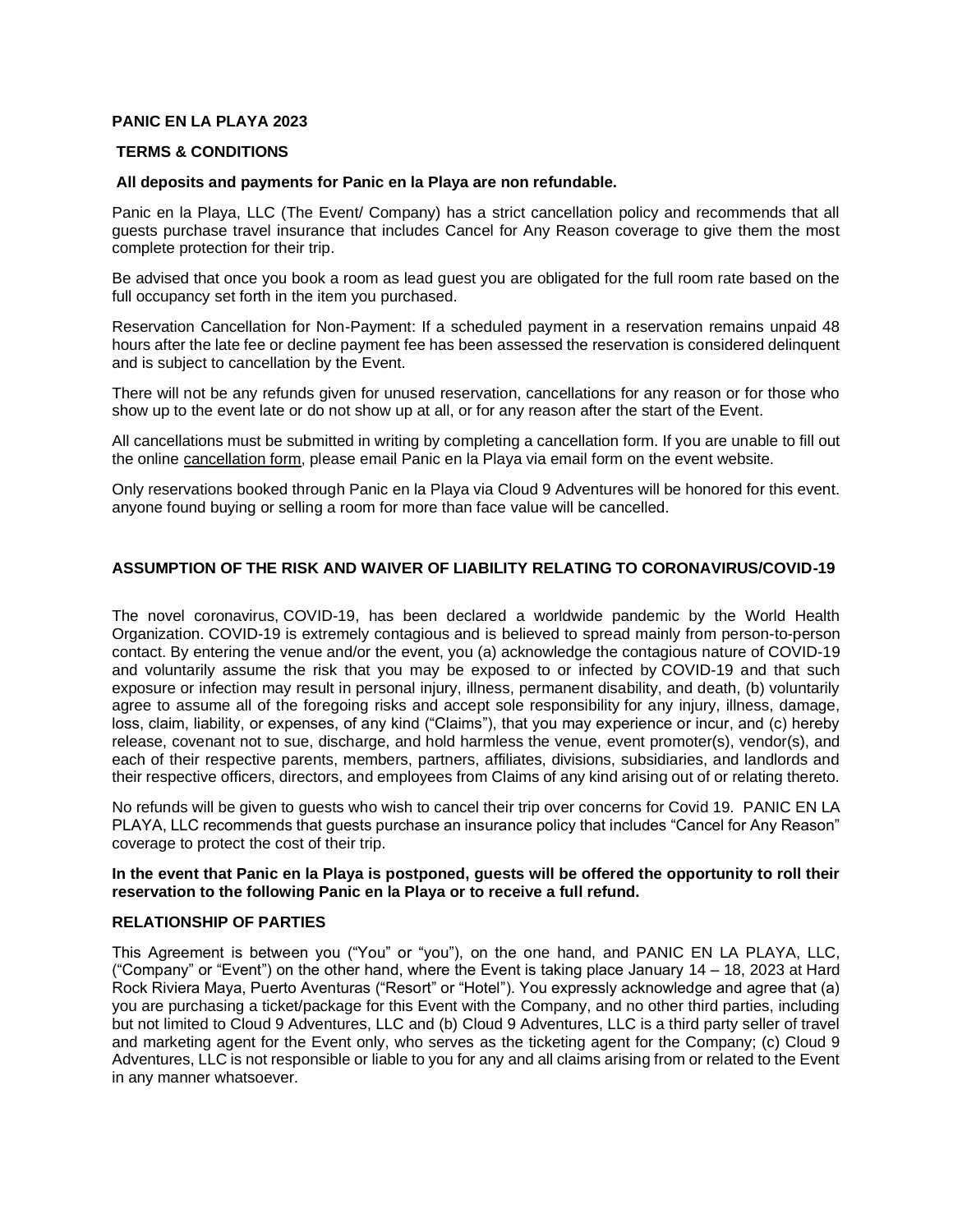Your decision to reserve a room/purchase an Event ticket or attend Panic en la Playa in any capacity constitutes your acknowledgment of and consent to all of the terms and conditions below, including the limitations of liability presented herein. Any and all disputes and claims whatsoever related to, or involving the Company/Event shall be governed by Florida law and the venue for any litigation shall be in Palm Beach County, Florida.

# **PAYMENT TERMS**

In order for a reservation to be confirmed: A \$250.00 per person deposit must be paid via credit card (\$500 per person for Rock Suites). Guests can pay in full or participate in the payment plan according to the payment schedule listed below.

1st Payment: July 15, 2022 2nd Payment: August 17, 2022 3rd Payment: September 14, 2022 4th Payment: October 14, 2022 5<sup>th</sup> Payment: November 15, 2022

Guests who decide to pay in full at the time of booking must pay their deposit via credit card at the time of booking and can pay the balance by Credit Card or ACH. Guests who wish to pay the remaining balance by ACH can select the Payment Plan option and contact the Travel Team via the email contact on the event website to complete the transaction.

Guests who do not pay in full will automatically be placed into the Payment Plan and be charged one-time \$25 fee. Once you have paid your initial deposit by credit card you will have the option pay via credit card or ACH.

If you feel you have been charged in error, please contact the Travel Team at 561-368-8922 to discuss resolution prior to filing a dispute.

## **Paying by ACH:**

Guests who pay by ACH will receive a \$50 reservation credit whether they pay in full or if they participate in the payment plan. Guests must submit ACH information to the Cloud 9 Travel team before July 10, 2022 in order to receive the reservation credit. There is only one \$50 credit allowed per reservation. ACH participants are limited to those with a US based bank account.

# **SERVICE FEES**

Service fees (totaling \$49 per person) and all other fees and payments are due in full by the final payment.

Payment Plan Fee: Guests who do not pay in full at the time of booking are subject to a one time, \$25 Payment Plan fee. This fee will be spread out over the remaining 5 payments of the payment plan.

Declined Payment/ Late Payment Fees (credit card or ACH): If your payment declines whether paid by ACH or Credit Card you will have 48 hours to remit payment without penalty. A fee of \$35 will be applied if your payment is not successfully re-submitted within 48 hours of the payment date.

Overpayment Reversal Fee: In the event a guest over pays and wishes to reverse partial or change the payment method, a fee of 3.5% of the requested amount will be applied to the reservation and must be paid in full at the time of the refund.

Reservation Reinstatement Fee: In the event that a cancelled reservation is reinstated at the request of the guest, that reservation is subject to a \$75 per occupancy Reinstatement Fee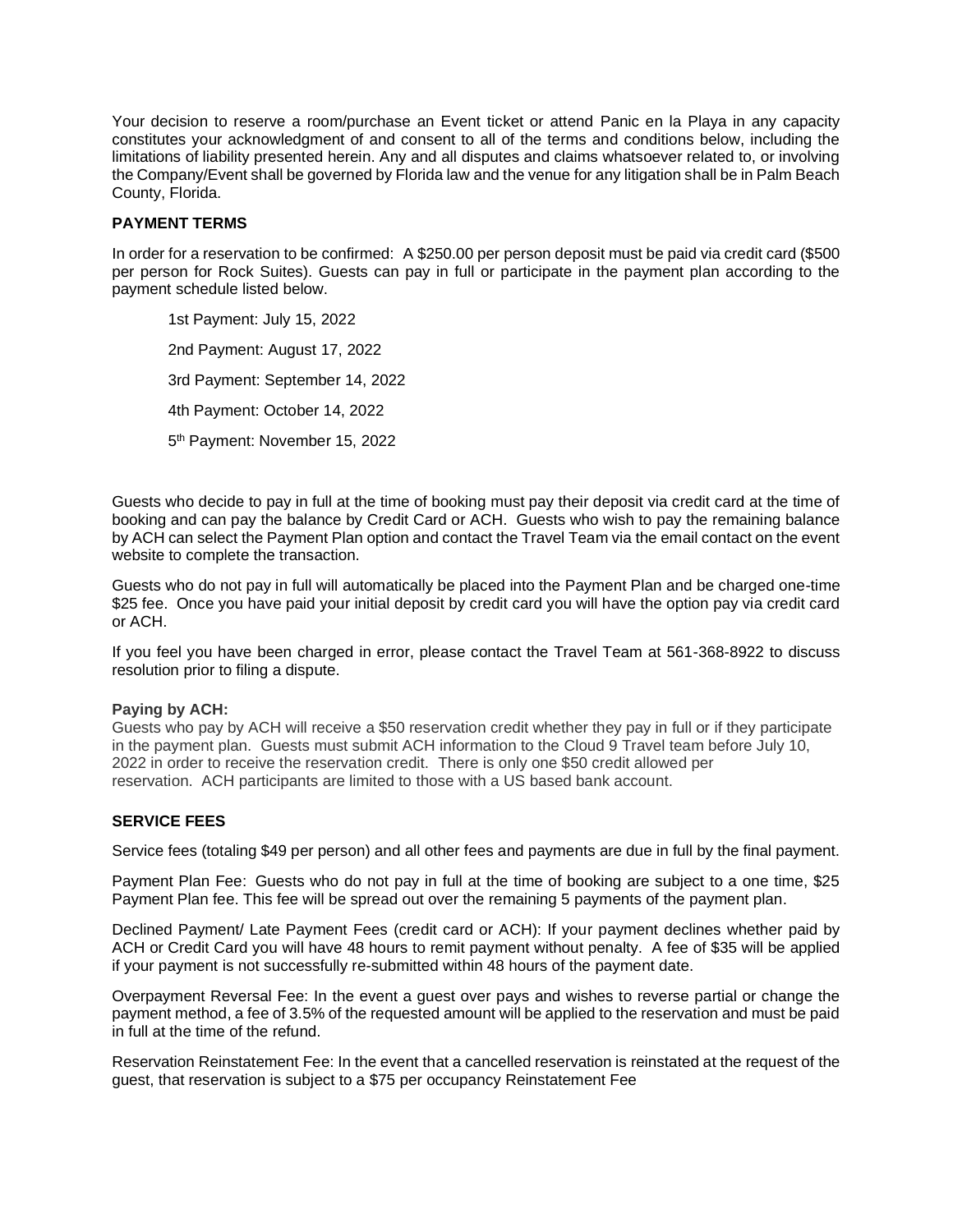Anyone unable to present an exit card issued at immigration upon arrival into Mexico are required to pay an additional 16% tax based on the total value of your suite upon check in. If you are flying from the US on a Mexican passport please ensure that you get an exit card BEFORE you arrive at the Hard Rock or you will be required to pay the tax.

## **LEAD GUEST INFORMATION**

The guest that places the reservation is considered the "lead guest" and is the "owner" of the reservation. They must agree to and initiate any changes in the reservation. The lead guest will be responsible for receiving all communications, selecting the room at the time of booking, and making sure all payments are made in a timely manner.

If a non-lead guest is financially responsible for their portion of the reservation has missed a payment and cannot be reached by the Lead Guest or the Event, that person's portion will be cancelled and can be removed without permission.

ANY CHANGE OF THE LEAD GUEST WILL BE SUBJECT TO A \$150 LEAD CHANGE FEE, UNLESS SUCH CHANGE IS REQUESTED AFTER OCTOBER 31, 2022 IN WHICH CASE THE FEE WILL BE \$225.

# **NAME CHANGES AND ADDITIONS**

Complimentary name changes and guest additions will be accepted through September 15, 2022 for all but the lead guest

- Starting September 16, 2022 and continuing through October 31, 2022 all name changes and guest additions will be subject to a \$125 name change fee per person.
- Starting November 1, 2022 and continuing through November 29, 2022 all name changes and guest additions will be subject to a \$225 name change fee per person.
- Starting November 30, 2022 no changes will be permitted.

Any Guest having financial responsibility for making their own payments must give permission in writing before they can be removed from the reservation.

## **UPGRADES & DOWNGRADES**

You are able to upgrade your reservation based on availability without penalty or any additional fees. An upgrade is defined as going into a higher room category and/or going from a double occupancy to a triple occupancy, even if such triple occupancy room is of a lower category than the original room purchased.

The Event does not permit any downgrades on reservations. A downgrade is defined as a room of a lower (i.e., less expensive per person) category, or from a triple occupancy to a double occupancy, even where such room is of a higher (i.e. more expensive per person) category. If you wish to downgrade, you must cancel your current reservation, pay all applicable fees and book a new reservation.

## **AGE MINIMUM**

Guests must be 18 years or older to be admitted to the event, unless accompanied by an adult.

# **RATES**

Rates include accommodations at resort for the Event nights, all concerts taking place at the resort during the Event, all meals and drinks are included in the all-inclusive package at the resort, gratuities and service fees. Rates do not include transportation to and from the airport, certain activities and excursions, and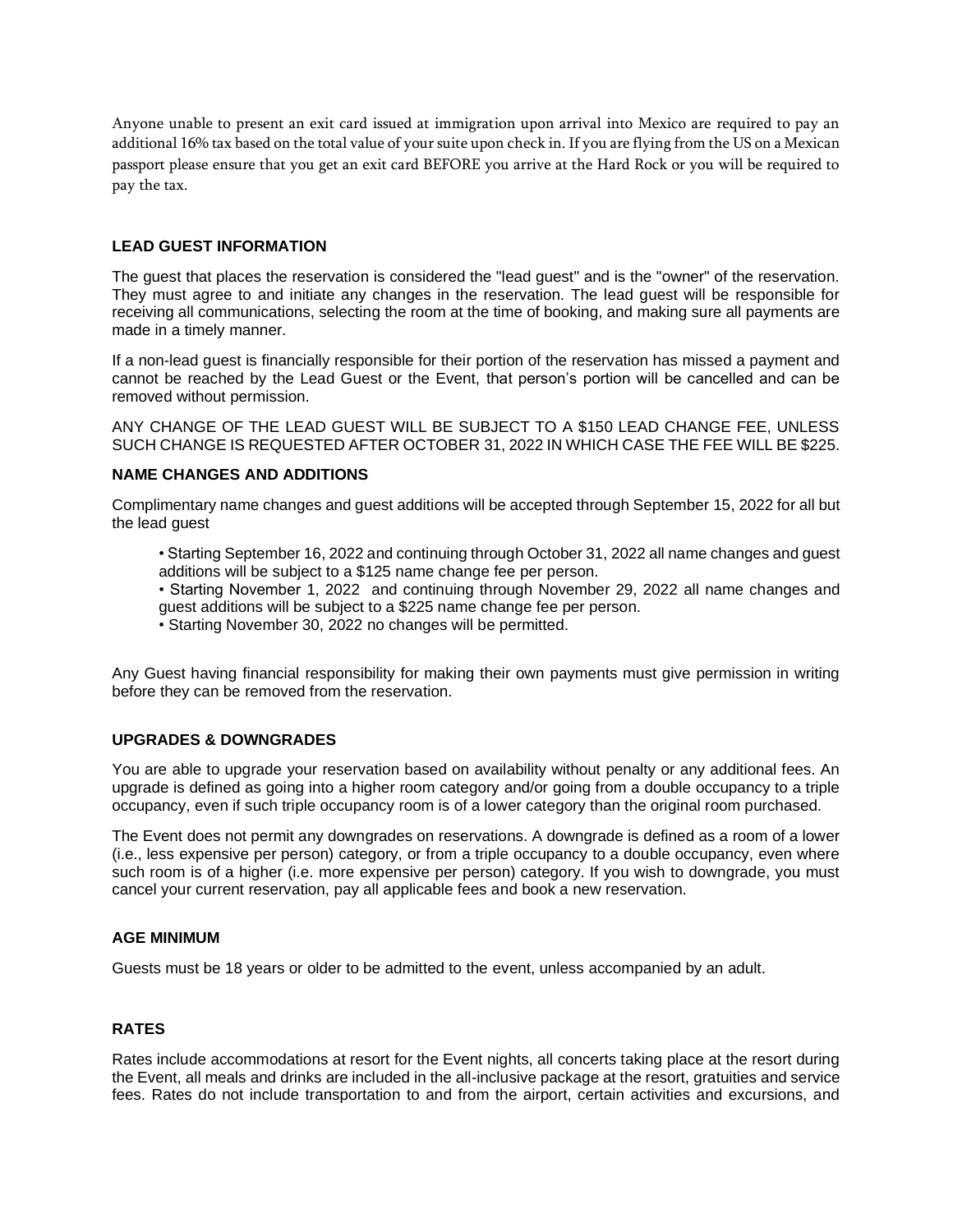certain resort offerings, which are not part of the all-inclusive package for the Event. Rates do not include unlimited mini-bar stocking or room service in some cases.

# **LATE CHECK OUT FEES**

In the event you remain in your guestroom past 1pm local time the Company has the right in its sole and exclusive discretion to charge you late check out fee(s) of \$300, according to the actual time of check out or departure from the room(s), whichever time is later. If you remain in your room past 3pm The Company has the right in its sole and exclusive discretion to charge you for an extra night at the rate posted by Panic en la Playa and Sol, LLC.

## **TRAVEL DOCUMENTS**

All guests are required to have a valid passport for travel from the US. You will be traveling outside of the country for this event and it is MANDATORY that you have a valid passport (unless you live in the country where the Event is taking place).

Guests are responsible for obtaining all travel documents as well as complying with Customs and Immigration or any other governmental requirements. Guests will be required to comply with any and all security measures imposed by governments, which are subject to change. Failure to possess the required travel documents may prevent Guest from being able to travel; in such event, no refunds shall be provided. All foreign travelers should check with local authorities to confirm and make sure that all required travel documents are obtained.

The U.S. State Department has enacted the "Western Hemisphere Travel Initiative." U.S. and Canadian citizens will be required to carry a valid Passport for travel. Also note that the U.S. State Department may change their policies from time to time and the Company cannot be liable for such changes or how those changes may impact your ability to attend the Event.

## **TRAVEL INSURANCE**

The Event has a very strict cancellation policy and HIGHLY recommends that all guests purchase travel insurance. Please note that the sale of travel insurance for the Event is administered by IMG. Their travel insurance contract is subject to additional terms and conditions related to iTravelInsured policies and the conditions set forth therein, which are accessible on the event website. You can contact them at 866.368.3724.

Once a policy is issued it cannot be transferred nor the policy amount reduced. If you need to increase your policy amount please contact IMG to add a supplement to your policy.

Within 10 days of purchasing the policy, you may cancel it and IMG will refund the amount of your policy, as long as you have not already departed on your covered trip or filed a claim, and the travel insurance policy will be void from the beginning. No refunds shall be issued after 10 days of purchasing the policy.

For pre-existing conditions to be covered or to file a "Cancel for Any Reason" claim, you must purchase full trip coverage insurance within 20 days of making your initial deposit for the Event and you must be medically able to travel at the time of purchase. Other restrictions may apply. Written notice of any and all claims must be given to IMG within 90 days from the date of loss, except as otherwise prohibited by law. You have a duty to make all reasonable efforts to minimize losses from any insured benefit.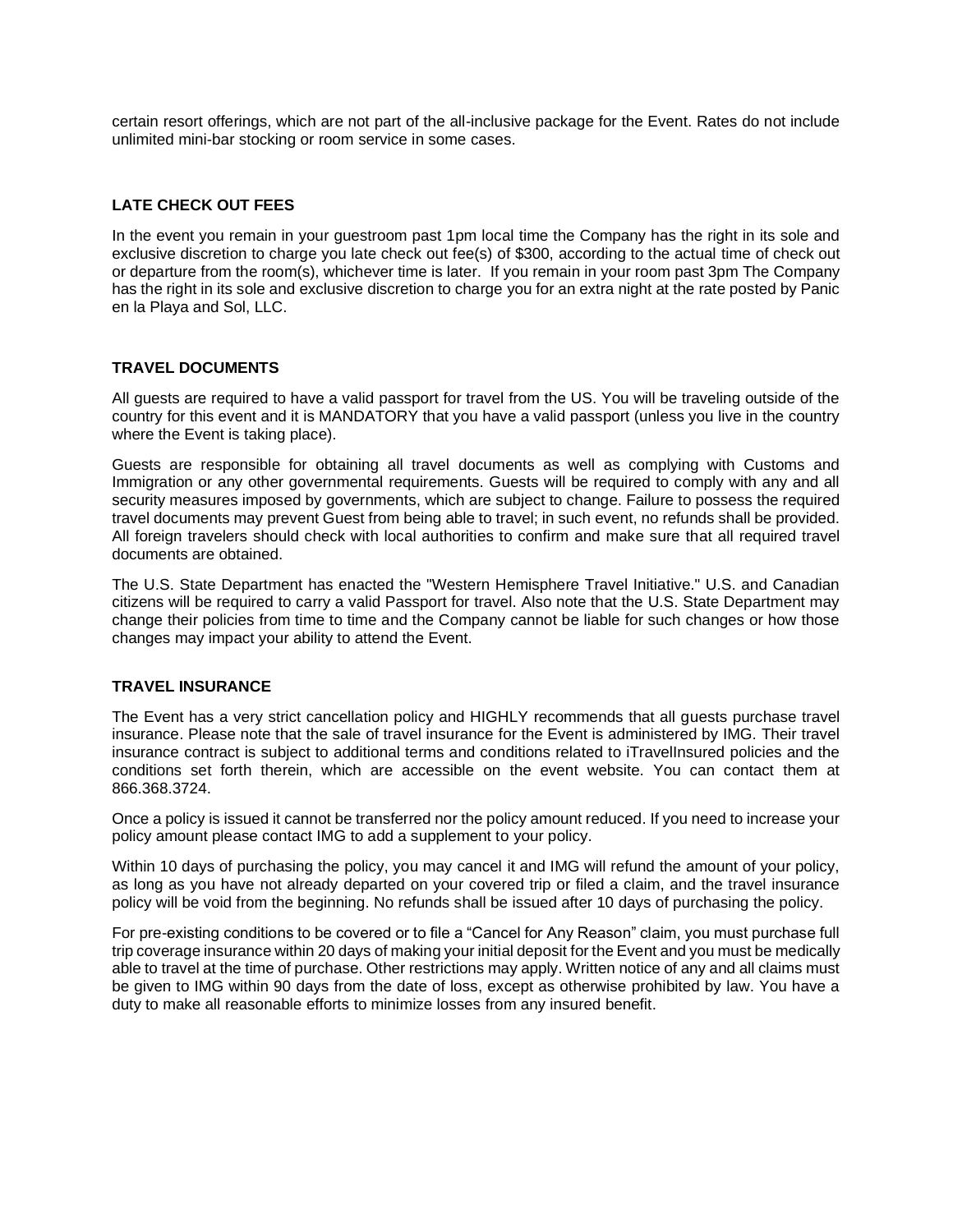## **REFUSAL OF ENTRY/TERMINATION OF TRIP OR EVENT**

Cloud 9 Adventures, LLC acts only as sales and marketing agents for the purpose of booking travel arrangements at the Resort(s) for the Event. The Company expressly disclaim any responsibility for personal injury, property damage, loss, delay, inconvenience, or other matters due to negligence, wrongful acts, errors or omissions on the part of any third party, or any supplier of services of goods or of agents selected by you or your travel agent. This includes, but is not limited to stays at the resort during the Event nights as well as pre and post nights added to reservations for the Event.

The Event may, in its sole and exclusive discretion, require any person to withdraw from the event if it is deemed that your actions or conduct is offensive, disorderly and/or a nuisance, and in such event the Company shall have no liability to you as a consequence of the early or other termination of your trip and/or event, or be required to pay you any refund.

#### **PHOTOGRAPHY AND VIDEO POLICY**

Video recording is strictly prohibited at the Event. No professional photography equipment may be used. Small handheld cameras without interchangeable lenses are acceptable for personal use only. DSLR's are not allowed for guest use at the event. Commercial use of photography and video is strictly prohibited.

## **PHOTOGRAPHY & VIDEO RELEASE**

Video or audio recording, filming, or photographs may occur at the Event that may be owned, licensed, assigned or distributed nationwide and worldwide by the Company, their affiliates and assignees. By acknowledging the terms & conditions of the Event at the time of booking a reservation, you allow, waive and authorize the Company, their affiliates and assignees the right to use your likeness and/or appearance on any film or video format now known or hereinafter developed in any manner whatsoever. You will not receive any compensation for such use and waive any right to bring any action in law or equity against the Company, their affiliates and assignees for such use.

## **ZERO TOLERANCE POLICY**

In accordance with local, state, federal and international laws, the Event has a strict zero tolerance policy regarding the illegal use, possession, purchase or distribution of controlled substances. Any violation of this policy will result in immediate ejection from the Event as well as the individuals being turned over to the local law enforcement officials for appropriate legal action. In such cases the Company shall not be liable for any refund or other compensation or damages and reserves the right to refuse entry at future Events.

#### **VENDING**

NO VENDING OF ANY KIND IS ALLOWED at the Event. This means, DO NOT make t-shirts, hats, posters, jewelry or anything else to sell at the Event. Any and all unauthorized merchandise will be confiscated. This policy will be strictly enforced.

#### **PETS AND THERAPY ANIMALS**

The event does not allow any kind of pets or therapy animals at Panic en la Playa.

#### **RESPONSIBILITY AND LIMITATION OF LIABILITY**

Under these terms and conditions, liability by guests for damage to or theft of luggage, personal property, delay, circumstances at the resort or elsewhere is limited. In addition, your right to recover in a legal proceeding will be based upon the applicable law and forum stated in these Terms & Conditions. You will find at each resort, independent concessionaires. The Company accepts no responsibility whatsoever for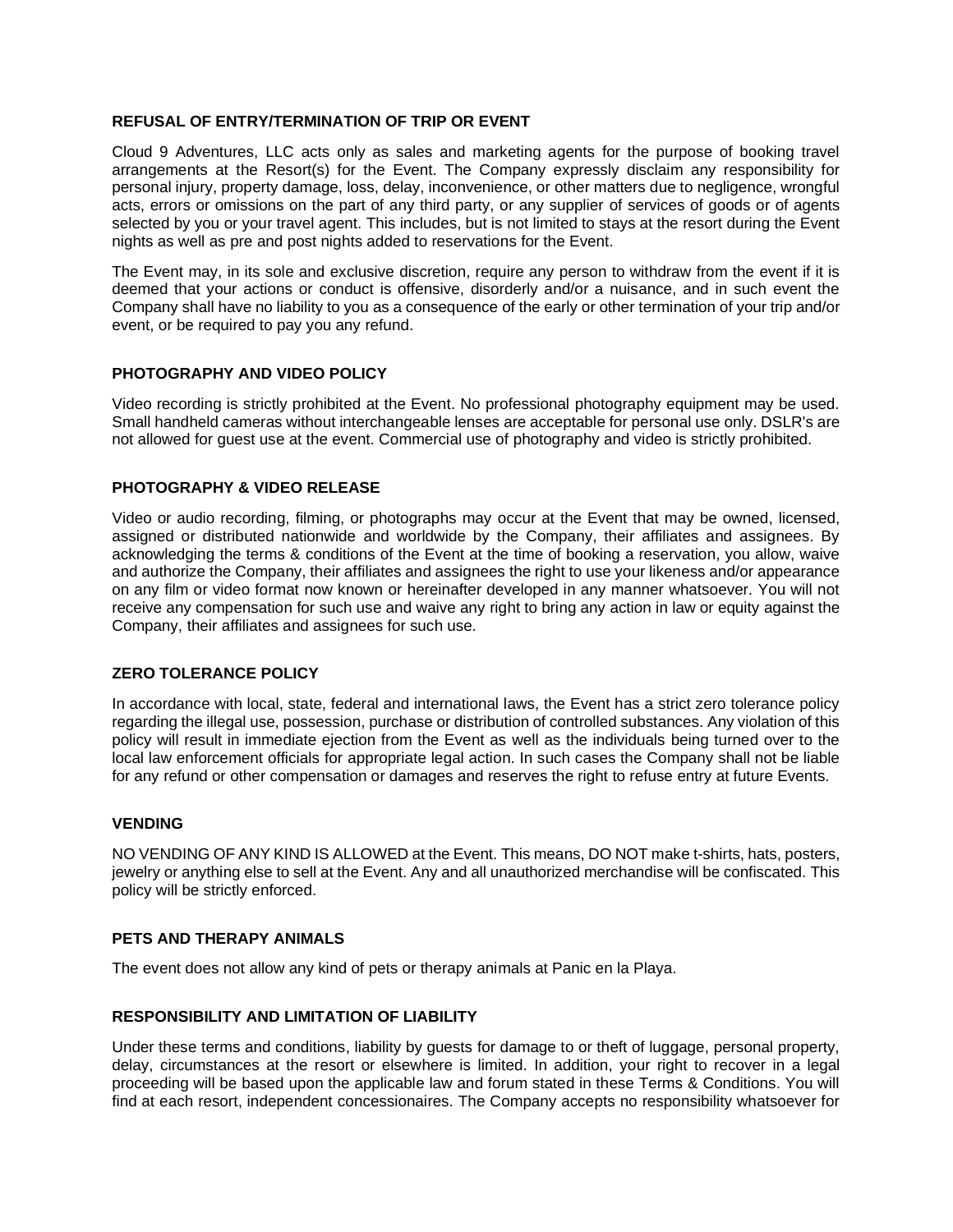the actions of these independent concessionaires and acts only as a third-party referring their services to you without further liability.

It is understood and acknowledged that the Company is an outside, independent entity and does not own, retain, or have any control over Resort. In consideration of participating and attending the Event, you voluntarily assume all risks while at the Event and at Resort, and release the Company of and from any and all liability, actions, causes of action, suits, injury or death, loss or damage of property, claims, attorney's fees and demands whatsoever that may be sustained by you at the Event. This release shall be binding upon you, and your heirs, next of kin, executors and personal representatives.

The Company cannot be held responsible for changes at the Resort that vary from what is noted on the Event website, and/or in the reservation system at the time of purchase or anytime leading up to the Event or during the Event. Resort is operated under the direction of it's Management and affiliates and may change their offerings at their own discretion and retains the right to do so. Some regular resort offerings may vary during the event. The Company will do their best to please guests of the Event but does not control the actions of the Resort and acts only as a third party hosting an Event on their property. Any issues arising between guests and the Resort pertaining to resort matters, including but not limited to those issues related to food & beverage, rooms, check in, check out, amenities, hotel grounds, etc, shall be taken up with the resort directly, and while the Company may assist on your behalf if applicable, ultimately the Company cannot be held responsible for actions, incidents, policies, or procedures that are employed by the Resort.

Your decision to purchase a room/ticket and pay a deposit for Event constitutes your acknowledgment of and consent to all of the terms and conditions related to this purchase, including the limitations of liability described herein. All disputes and matters whatsoever related to or involving the Event shall be governed by and litigated in the County of Palm Beach, State of Florida.

# **EXCURSIONS**

Excursions are offered for your enjoyment at a moderate extra cost. Each excursion is operated by local tourist service companies. The excursions are not under the control of the Company including but not limited to: hotel stays off resort property, car rentals, water sports, sightseeing excursions, dive programs, restaurants, transportation by air, rail, bus, or other means, and any other service provided by a third party tour operator or destination management company. The Event shall not be liable for the services and facilities provided by independent or third party contractors resulting in any 9 loss, damage, injury, death, or illness nor cost of any delay or cancellation. Cloud 9 Adventures, LLC acts only as sales and marketing agents for the purpose of booking travel arrangements. The Event expressly disclaims any responsibility for personal injury, property damage, loss, delay, inconvenience, or other matters due to negligence, wrongful acts, errors or omissions on the part of any third party, or any supplier of services of goods or of agents selected by you or your travel agent.

## **GROUND TRANSPORTATION**

Ground transportation services are provided by Amstar DMC and/or its affiliates or subsidiaries. The following are not under the control of Company: car rentals, transportation by air, rail, bus, or other means, and any other service provided by a third party. The Company shall not be liable for services and facilities provided by independent contractors resulting in any loss, damage, injury, death, or illness nor cost of any delay or cancellation. Cloud 9 Adventures LLC acts only as sales and marketing agents for the purpose of booking travel arrangements. Cloud 9 Adventures, LLC and the Company expressly disclaims any responsibility for personal injury, property damage, loss, delay, inconvenience, or other matters due to negligence, wrongful acts, errors or omissions on the part of any third party, or any supplier of services of goods or of agents selected by you or your travel agent.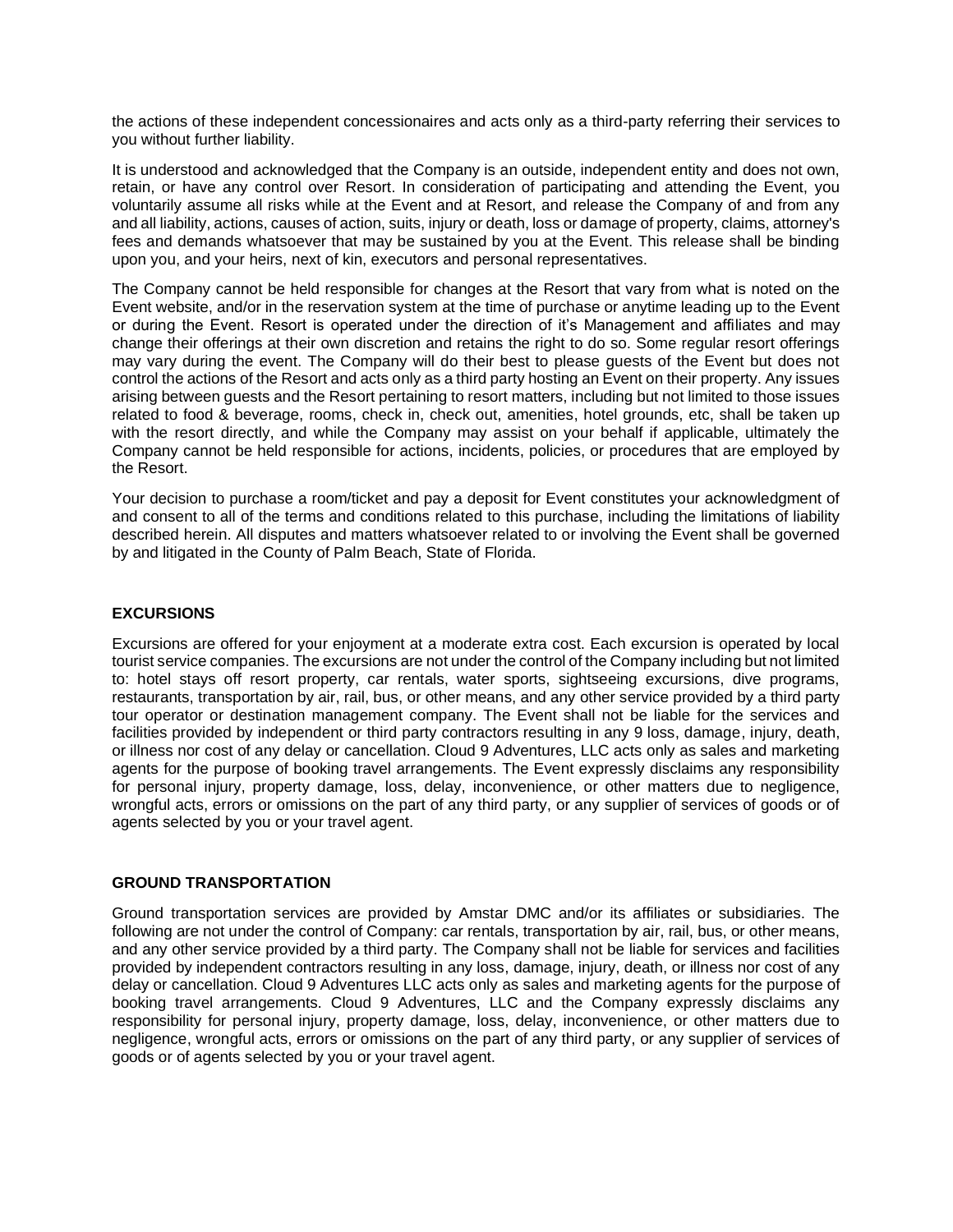#### **ADDITIONAL TERMS AND CONDITIONS, INCLUDING LIMITATION OF LIABILITY**

The Event reserves the right, at any time, to modify, change, postpone or abandon all or any part of the resort program in its sole and exclusive discretion. In this case, the Company will NOT be responsible for any loss or expense caused by reason of such changes, modifications or abandonment. Company shall not refund any of your purchase price or any other charges by guests who decide not to stay through the duration of the event or who are forced to check out early for any reason or cause whatsoever. Unforeseen illnesses, circumstances, and contingencies may arise causing a cancellation by a band or other talent booked for the Event. Under these circumstances, the Company reserves the right in its sole and exclusive discretion to alter or cancel the band(s) contracted for and/or advertised for this Event. You expressly acknowledge that certain resort offerings may change or be cancelled and agree that Company shall not be held responsible for such occurrences made by the resort or the Event. Company reserves the right to change the itinerary, schedule, and/or lineup and change the venue or Resort and find a reasonable or suitable alternative in its sole discretion; and in such event(s) shall not be responsible and/or liable to you whatsoever including but not limited to, for any compensatory, nominal or consequential damages.

In the event that this Event is cancelled because of a circumstance or occurrence outside the control of Company, including but not limited to force majeure events (such as acts of nature, fire, earthquake, government imposed travel restrictions; terrorism etc), which cancellation shall be made in Company's sole and exclusive discretion, Company shall not be liable for any damages, including but not limited to compensatory, nominal or consequential damages.

Resort information and descriptions seen on the Event website and on other third-party websites (including, without limitation, photographs, videos, editorials, amenities, and property descriptions) are provided by the Resort, suppliers and service providers. This information is provided to serve as a general guideline and while we can direct you to such information as a reference, the Company does not guarantee its accuracy.

Resort and other third parties may require you to present a credit card or cash deposit upon check-in to cover incidentals and additional expenses incurred during your stay. Such deposit is unrelated to any payment received by Company for the Event or other transaction. You acknowledge that some third parties offering certain services and/or activities may require you to sign their liability waiver prior to participating in the service and/or activity they offer. You understand that any violation of any such third party's rules and restrictions may result in cancellation of your reservation(s) for the Event, in your being denied access to the Event, in your forfeiting any monies paid for such reservation(s), and/or in our debiting your account for any costs we incur as a result of such violation.

All third parties are independent contractors, vendors and not agents or employees of the Company. The Company is not liable for the acts, errors, omissions, representations, warranties, breaches or negligence of any such third parties or for any personal injuries, death, property damage or other damages or expenses related therein.

A reservation/ticket to the Event is a revocable license. Company shall have no liability for overbooking done by the hotel. The Company reserves the right, without refund of any portion of the price paid or other compensation to you, to refuse admission or to eject any person from the Event, and/or withdraw or refuse to begin services or provide goods to any person, who fails to comply with Company's zero tolerance policy or is otherwise disorderly or conducting themselves in a way that is in violation of the rules of an applicable third party (resort, hotel, DMC, tour operator, supplier, excursions company, ground transportation provider, etc) and/or applicable local, state or federal law or ordinance, in whole or in part, or whose conduct is deemed by Company or the applicable third party as illegal, disorderly, vulgar, abusive, threatening, aggressive, or out of compliance with this policy or the applicable third party's terms, conditions, rules or policies, in whole or in part, or whose conduct is deemed by Company or the applicable third party as illegal, disorderly, vulgar, abusive, threatening, aggressive, or out of compliance with the applicable third party's terms, conditions, rules or policies.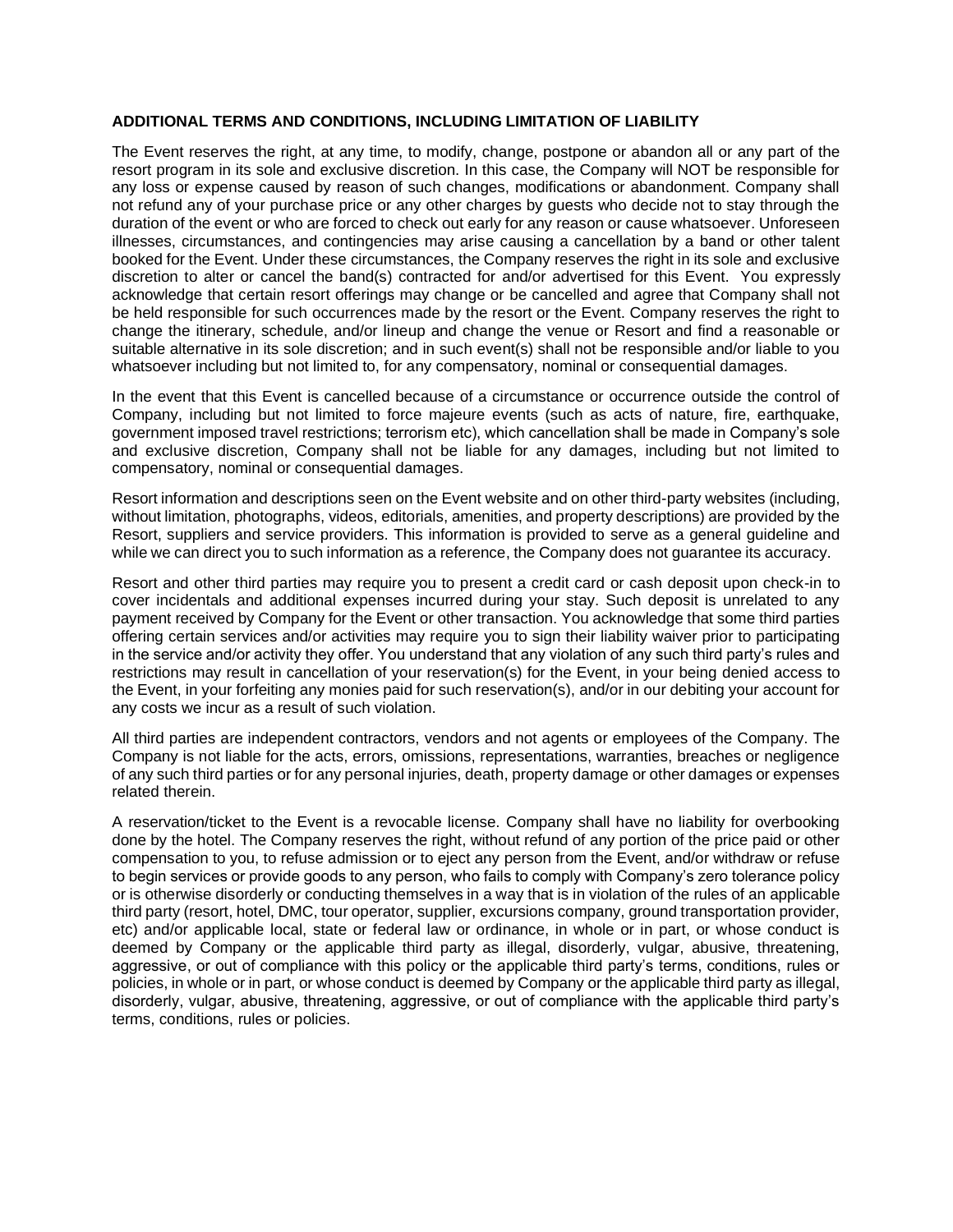## **HEALTH CONSIDERATIONS/PREGNANCY POLICY**

Persons who have a physical or mental disability or a medical condition must report them to the Company IN WRITING AT THE TIME RESERVATION IS MADE or at the time the medical condition is discovered, whichever comes first. Failure to provide such information to the Company could lead to cancellation of your reservation with you incurring the appropriate cancellation penalty if sufficient time is NOT provided to make adequate determination of medical conditions or requirements. The Company reserves the right to revoke or refuse passage to anyone who may require treatment, care or attention beyond that which the resort can provide. Guests who require special dietary needs or who have other special needs must notify the Event in writing at the time of booking or at least 60 days prior to the Event.

## **PRIVACY POLICY**

How we collect and store information depends on the page you are visiting, the activities in which you elect to participate and the services provided. You can visit many pages on our website without providing any information. Other pages may prompt you to provide information, such as when you sign up for an event, request certain features (e.g., newsletters and other products), or make a purchase. You may also provide information when you participate in voting and polling activities, message boards and chat rooms, and other interactive areas of our website.

To better serve website visitors and guests, Cloud 9 Adventures, LLC collects two basic types of information from you.

#### Personally identifiable information:

This is information that personally identifies one individual from another. This information is voluntarily provided to us by our guests and is used by us for purposes such as buying products or services and directing delivery of newsletters. Supplying such information is entirely voluntary. But if you do not supply the information we need, we may be unable to provide you with services we make available to others or that you request.

#### Aggregate user and tracking information:

This information gives us insight on how our guests use our website and our other products. This data is anonymous in nature and does not contain any personally identifiable information. We use this information to ensure that our website, e-mails, events, and marketing efforts continue to appeal to our guests.

We use security measures to protect against the loss, misuse and alteration of data used by our system.

We will never share, sell, or rent individual personal information with or to anyone without your advance permission or unless ordered by a court of law. Information submitted to us is only available to employees managing this information for purposes of contacting you or sending you correspondences based on your request for information and to contracted service providers for purposes of providing services relating to our communications with you. Our subscription newsletters are free and are sent out periodically, or more frequently when information is time-sensitive. Visit the event website to view our mailing list subscription page to see all of our available newsletters.

Email from us is delivered from domains such as @panicenlaplaya.com, @cloud9adventures.com and @cloud9reservations.com. To ensure proper delivery of our emails, take a moment now and add these domains to your address book, trusted sender list, or company white list.

If you are a registered guest of one of the events for which we provide services, you will receive more frequent email updates regarding the event. These updates will alert you to new news items, remind you of our payment schedule and feature specials from our sponsors. Email is the most effective way for us to communicate with you and we appreciate you paying close attention to each of our notices. Unless specifically requested otherwise, guests of any Cloud 9 Adventures, LLC event are also placed on the general Panic en la Playa newsletter subscription.